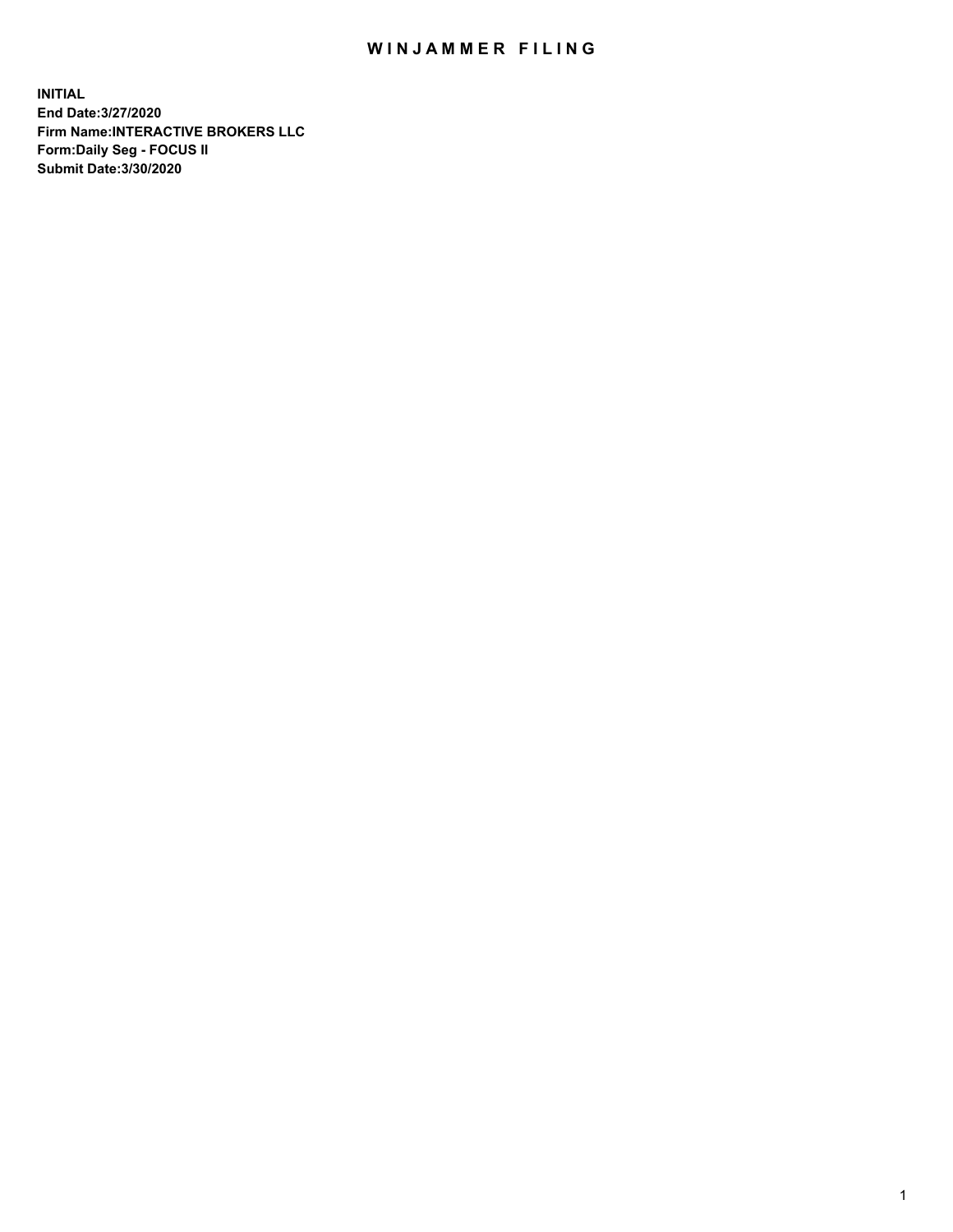**INITIAL End Date:3/27/2020 Firm Name:INTERACTIVE BROKERS LLC Form:Daily Seg - FOCUS II Submit Date:3/30/2020 Daily Segregation - Cover Page**

| Name of Company                                                                                                                                                                                                                                                                                                               | <b>INTERACTIVE BROKERS LLC</b>                                                                  |
|-------------------------------------------------------------------------------------------------------------------------------------------------------------------------------------------------------------------------------------------------------------------------------------------------------------------------------|-------------------------------------------------------------------------------------------------|
| <b>Contact Name</b>                                                                                                                                                                                                                                                                                                           | James Menicucci                                                                                 |
| <b>Contact Phone Number</b>                                                                                                                                                                                                                                                                                                   | 203-618-8085                                                                                    |
| <b>Contact Email Address</b>                                                                                                                                                                                                                                                                                                  | jmenicucci@interactivebrokers.c<br><u>om</u>                                                    |
| FCM's Customer Segregated Funds Residual Interest Target (choose one):<br>a. Minimum dollar amount: ; or<br>b. Minimum percentage of customer segregated funds required:% ; or<br>c. Dollar amount range between: and; or<br>d. Percentage range of customer segregated funds required between:% and%.                        | $\overline{\mathbf{0}}$<br>$\overline{\mathbf{0}}$<br>155,000,000 245,000,000<br>0 <sub>0</sub> |
| FCM's Customer Secured Amount Funds Residual Interest Target (choose one):<br>a. Minimum dollar amount: ; or<br>b. Minimum percentage of customer secured funds required:%; or<br>c. Dollar amount range between: and; or<br>d. Percentage range of customer secured funds required between:% and%.                           | $\overline{\mathbf{0}}$<br>$\overline{\mathbf{0}}$<br>80,000,000 120,000,000<br>0 <sub>0</sub>  |
| FCM's Cleared Swaps Customer Collateral Residual Interest Target (choose one):<br>a. Minimum dollar amount: ; or<br>b. Minimum percentage of cleared swaps customer collateral required:%; or<br>c. Dollar amount range between: and; or<br>d. Percentage range of cleared swaps customer collateral required between:% and%. | $\overline{\mathbf{0}}$<br>$\overline{\mathbf{0}}$<br>0 <sub>0</sub><br>0 <sub>0</sub>          |

Attach supporting documents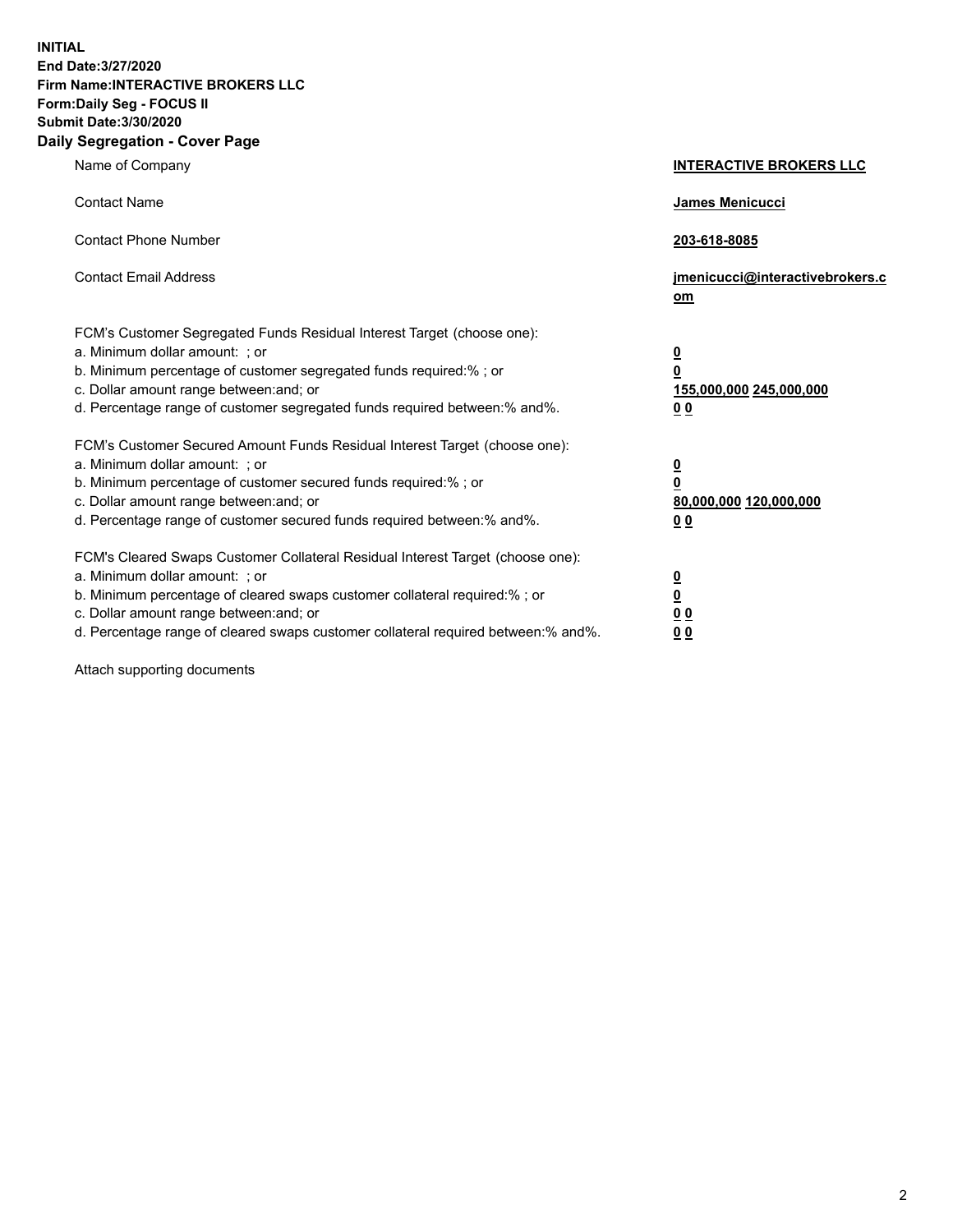**INITIAL End Date:3/27/2020 Firm Name:INTERACTIVE BROKERS LLC Form:Daily Seg - FOCUS II Submit Date:3/30/2020 Daily Segregation - Secured Amounts**

|     | Foreign Futures and Foreign Options Secured Amounts                                         |                                   |
|-----|---------------------------------------------------------------------------------------------|-----------------------------------|
|     | Amount required to be set aside pursuant to law, rule or regulation of a foreign            | $0$ [7305]                        |
|     | government or a rule of a self-regulatory organization authorized thereunder                |                                   |
| 1.  | Net ledger balance - Foreign Futures and Foreign Option Trading - All Customers             |                                   |
|     | A. Cash                                                                                     | 547,644,837 [7315]                |
|     | B. Securities (at market)                                                                   | $0$ [7317]                        |
| 2.  | Net unrealized profit (loss) in open futures contracts traded on a foreign board of trade   | -1,322,217 [7325]                 |
| 3.  | Exchange traded options                                                                     |                                   |
|     | a. Market value of open option contracts purchased on a foreign board of trade              | 75,270 [7335]                     |
|     | b. Market value of open contracts granted (sold) on a foreign board of trade                | -276,520 [7337]                   |
| 4.  | Net equity (deficit) (add lines 1. 2. and 3.)                                               | 546,121,370 [7345]                |
| 5.  | Account liquidating to a deficit and account with a debit balances - gross amount           | 22,515 [7351]                     |
|     | Less: amount offset by customer owned securities                                            | 0 [7352] 22,515 [7354]            |
| 6.  | Amount required to be set aside as the secured amount - Net Liquidating Equity              | 546,143,885 [7355]                |
|     | Method (add lines 4 and 5)                                                                  |                                   |
| 7.  | Greater of amount required to be set aside pursuant to foreign jurisdiction (above) or line | 546,143,885 [7360]                |
|     | 6.                                                                                          |                                   |
|     | FUNDS DEPOSITED IN SEPARATE REGULATION 30.7 ACCOUNTS                                        |                                   |
| 1.  | Cash in banks                                                                               |                                   |
|     | A. Banks located in the United States                                                       | 141,998,153 [7500]                |
|     | B. Other banks qualified under Regulation 30.7                                              | 0 [7520] 141,998,153 [7530]       |
| 2.  | <b>Securities</b>                                                                           |                                   |
|     | A. In safekeeping with banks located in the United States                                   | 448,734,525 [7540]                |
|     | B. In safekeeping with other banks qualified under Regulation 30.7                          | 0 [7560] 448,734,525 [7570]       |
| 3.  | Equities with registered futures commission merchants                                       |                                   |
|     | A. Cash                                                                                     | $0$ [7580]                        |
|     | <b>B.</b> Securities                                                                        | $0$ [7590]                        |
|     | C. Unrealized gain (loss) on open futures contracts                                         | $0$ [7600]                        |
|     | D. Value of long option contracts                                                           | $0$ [7610]                        |
|     | E. Value of short option contracts                                                          | 0 [7615] 0 [7620]                 |
| 4.  | Amounts held by clearing organizations of foreign boards of trade                           |                                   |
|     | A. Cash                                                                                     | $0$ [7640]                        |
|     | <b>B.</b> Securities                                                                        | $0$ [7650]                        |
|     | C. Amount due to (from) clearing organization - daily variation                             | $0$ [7660]                        |
|     | D. Value of long option contracts                                                           | $0$ [7670]                        |
|     | E. Value of short option contracts                                                          | 0 [7675] 0 [7680]                 |
| 5.  | Amounts held by members of foreign boards of trade                                          |                                   |
|     | A. Cash                                                                                     | 96,024,815 [7700]                 |
|     | <b>B.</b> Securities                                                                        | $0$ [7710]                        |
|     | C. Unrealized gain (loss) on open futures contracts                                         | -1,911,035 <sup>[7720]</sup>      |
|     | D. Value of long option contracts                                                           | 90,353 [7730]                     |
|     | E. Value of short option contracts                                                          | -291,603 [7735] 93,912,530 [7740] |
| 6.  | Amounts with other depositories designated by a foreign board of trade                      | $0$ [7760]                        |
| 7.  | Segregated funds on hand                                                                    | $0$ [7765]                        |
| 8.  | Total funds in separate section 30.7 accounts                                               | 684,645,208 [7770]                |
| 9.  | Excess (deficiency) Set Aside for Secured Amount (subtract line 7 Secured Statement         | 138,501,323 [7380]                |
|     | Page 1 from Line 8)                                                                         |                                   |
| 10. | Management Target Amount for Excess funds in separate section 30.7 accounts                 | 80,000,000 [7780]                 |
| 11. | Excess (deficiency) funds in separate 30.7 accounts over (under) Management Target          | 58,501,323 [7785]                 |
|     |                                                                                             |                                   |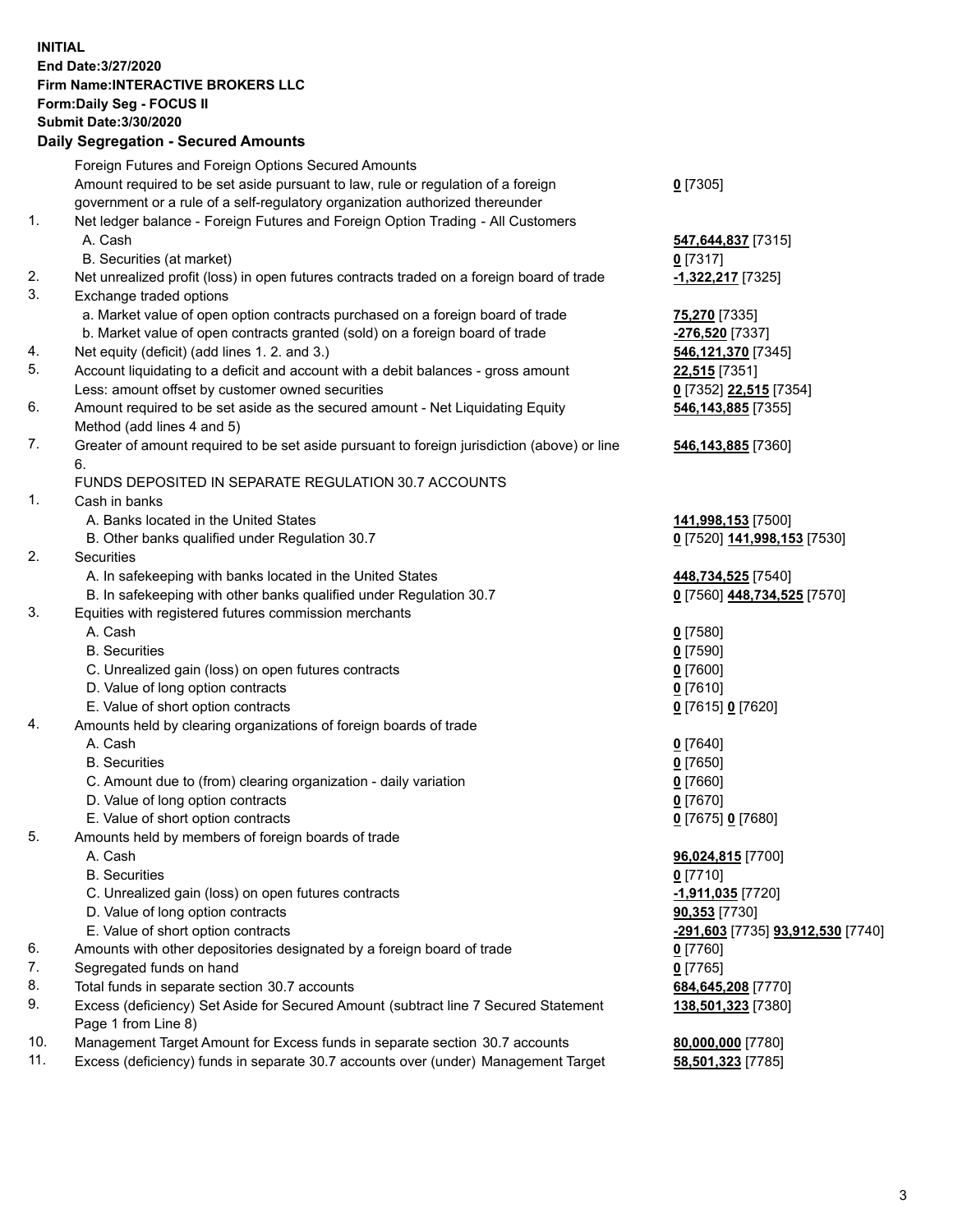**INITIAL End Date:3/27/2020 Firm Name:INTERACTIVE BROKERS LLC Form:Daily Seg - FOCUS II Submit Date:3/30/2020 Daily Segregation - Segregation Statement** SEGREGATION REQUIREMENTS(Section 4d(2) of the CEAct) 1. Net ledger balance A. Cash **6,019,403,331** [7010] B. Securities (at market) **0** [7020] 2. Net unrealized profit (loss) in open futures contracts traded on a contract market **-58,158,607** [7030] 3. Exchange traded options A. Add market value of open option contracts purchased on a contract market **466,647,802** [7032] B. Deduct market value of open option contracts granted (sold) on a contract market **-461,405,714** [7033] 4. Net equity (deficit) (add lines 1, 2 and 3) **5,966,486,812** [7040] 5. Accounts liquidating to a deficit and accounts with debit balances - gross amount **5,176,258** [7045] Less: amount offset by customer securities **0** [7047] **5,176,258** [7050] 6. Amount required to be segregated (add lines 4 and 5) **5,971,663,070** [7060] FUNDS IN SEGREGATED ACCOUNTS 7. Deposited in segregated funds bank accounts A. Cash **2,840,401,555** [7070] B. Securities representing investments of customers' funds (at market) **1,719,426,575** [7080] C. Securities held for particular customers or option customers in lieu of cash (at market) **0** [7090] 8. Margins on deposit with derivatives clearing organizations of contract markets A. Cash **9,173,323** [7100] B. Securities representing investments of customers' funds (at market) **1,559,349,870** [7110] C. Securities held for particular customers or option customers in lieu of cash (at market) **0** [7120] 9. Net settlement from (to) derivatives clearing organizations of contract markets **35,957,085** [7130] 10. Exchange traded options A. Value of open long option contracts **463,371,322** [7132] B. Value of open short option contracts **-458,167,389** [7133] 11. Net equities with other FCMs A. Net liquidating equity **0** [7140] B. Securities representing investments of customers' funds (at market) **0** [7160] C. Securities held for particular customers or option customers in lieu of cash (at market) **0** [7170] 12. Segregated funds on hand **0** [7150] 13. Total amount in segregation (add lines 7 through 12) **6,169,512,341** [7180] 14. Excess (deficiency) funds in segregation (subtract line 6 from line 13) **197,849,271** [7190] 15. Management Target Amount for Excess funds in segregation **155,000,000** [7194] 16. Excess (deficiency) funds in segregation over (under) Management Target Amount **42,849,271** [7198]

Excess